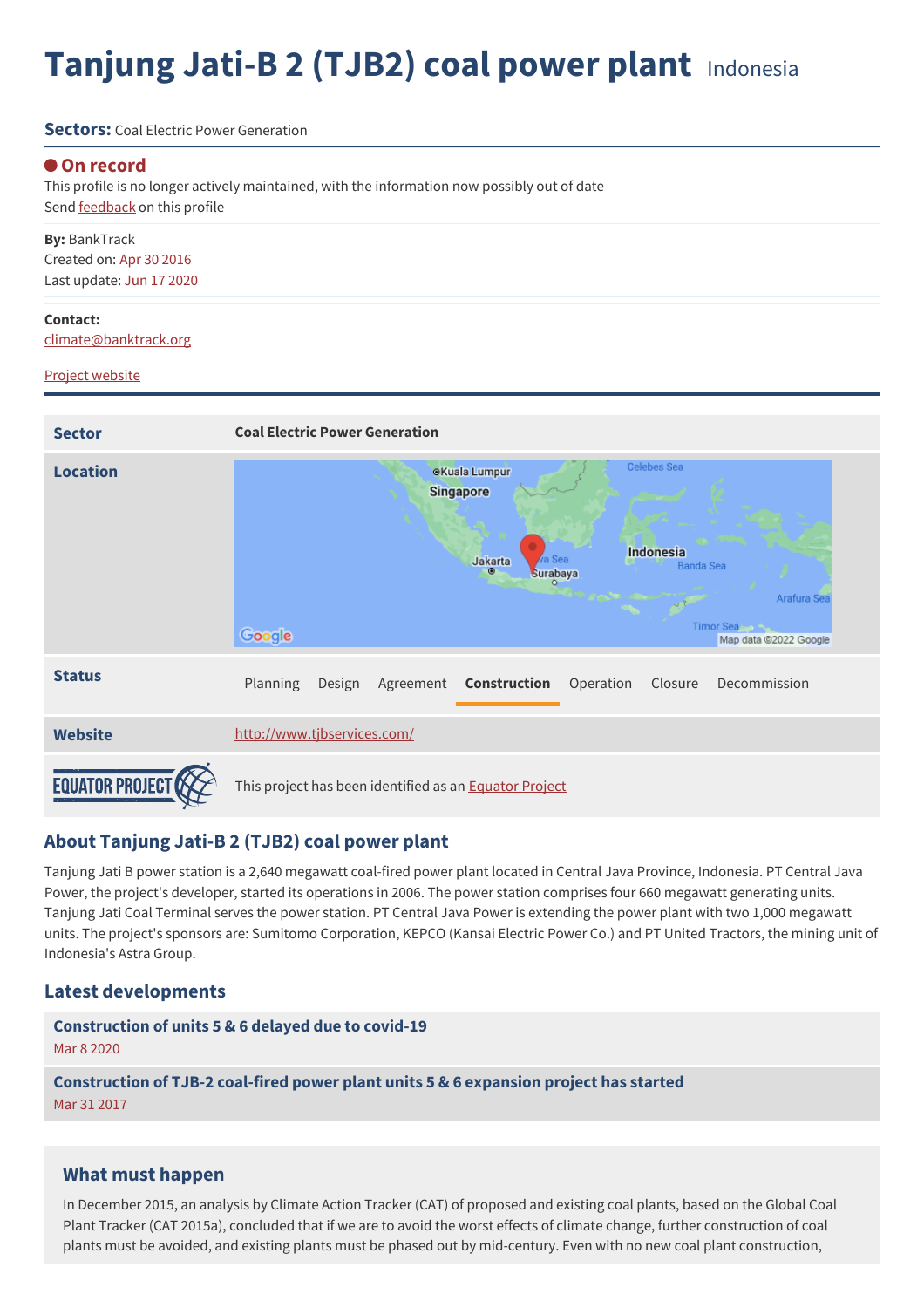emissions from coal-fired power generation in 2030 would still be 150 percent higher than what is consistent with scenarios limiting warming to below 2°C (CAT 2015a).

The Tanjung Jati-B power plant is expected to be responsible for the premature death of 1,200 Indonesians a year and will also be responsible for emitting large amounts of CO2 into the environment. Sumitomo should immediately withdraw its investment in the project and indeed any further extensions. All financial institutions involved should also withdraw immediately from the proposed 2,000 megawatt extension.

# **Impacts**

### **Social and human rights impacts**

The local fishing community are among the strongest opponents of the proposed expansion to Tanjung Jati-B. The Fisherman Association of Indonesia and the North Jepara Fishermen group have complained of reduced catches since the plant has been in operation. Furthermore of damage to the coral reef; collisions between fishing boats and coal transport barges and the lack of filters for water intake so fish are sucked into the cooling system. The fishermen have also complained that the coal company has failed to meet the standards it had set when Units 3 & 4 were opened in 2007 (see this [webpage](http://beritajateng.net/nelayan-jepara-tolak-pembangunan-unit-5-dan-6-pltu-jepara/) in Bahasa).

**Air pollution, health impacts** In 2015, [Greenpeace](http://www.greenpeace.org/seasia/id/PageFiles/695938/full-report-human-cost-of-coal-power.pdf) and Harvard University modelled the health impacts of air pollution from coal-fired power plants in Indonesia. The findings were extraordinary: Existing coal-fired power plants in Indonesia cause an estimated 6,500 premature deaths every year. Each large new power plant with a 1000 megawatt capacity, is expected to result, on average, in the deaths of 600 Indonesians every year. With Indonesia's plans to build over a hundred new coal-fired power plants, this death toll could rise to 28,300 people every year if all plans are implemented.

The risks include strokes, heart disease, chronic obstructive pulmonary disease, lung cancer and cardiovascular and other respiratory diseases. It is not only the old who are at risk. Indonesia's coal industry is believed to be causing the deaths of about 100 young children every year, from acute respiratory infections. Of particular concern is toxic particulate matter (PM2.5): microscopic particles which are small enough to enter the bloodstream and are linked to respiratory illnesses and lung damage.

The Tanjung Jati-B power plant is estimated to be responsible for 1,020 premature deaths per year, according to the Harvard research, even though the power plant was assumed to meet national environmental standards. Young children are at risk. Tanjung Jati-B causes the deaths of an estimated 20 children under five every year, because of respiratory infections caused by air pollution from the plant.

### **Environmental and climate impacts**

**Water usage** Tanjung Jati B operates a cooling system using salt water from the ocean, the Java Sea. This has less impact on local water resources than a freshwater system, but its effect cannot be discounted. Once-through cooling systems take water from nearby sources, in this case, the Java Sea, circulate it through pipes to absorb heat from the steam and discharge the now warmer water to the ocean. A 500 megawatt sub-critical coal-fired power plant would draw around 500 million m3 of water a year, so Tanjung Jati-B is currently withdrawing about 2,500 million m3 from the ocean.

The thermal impact from coal power plants on ocean ecosystems have been documented over many years, including by the UNEP. The discharged water is warmer than the sea, and is having an impact on local fishermen, who have spoken out strongly against the expansion of Tanjung Jati B. They say the company has failed to meet the standards in its EIA for Units 3 & 4, including failing to put a filter on the water intake pipe so that small fish were getting sucked in, reducing the fishermen's catches.

Indonesia's coal production reached 392 million tons in 2015, according to the Ministry of Energy and Mineral Resources. Nearly three quarters of this production was exported, so it is not only generating huge greenhouse gas emissions at home, it is generating them overseas. The country has plans to expand its coal-fired power generation, even though coal use has already doubled in the past decade. This will rapidly increase emissions and bind the country to a carbon-intensive form of energy for years.

## **Other impacts**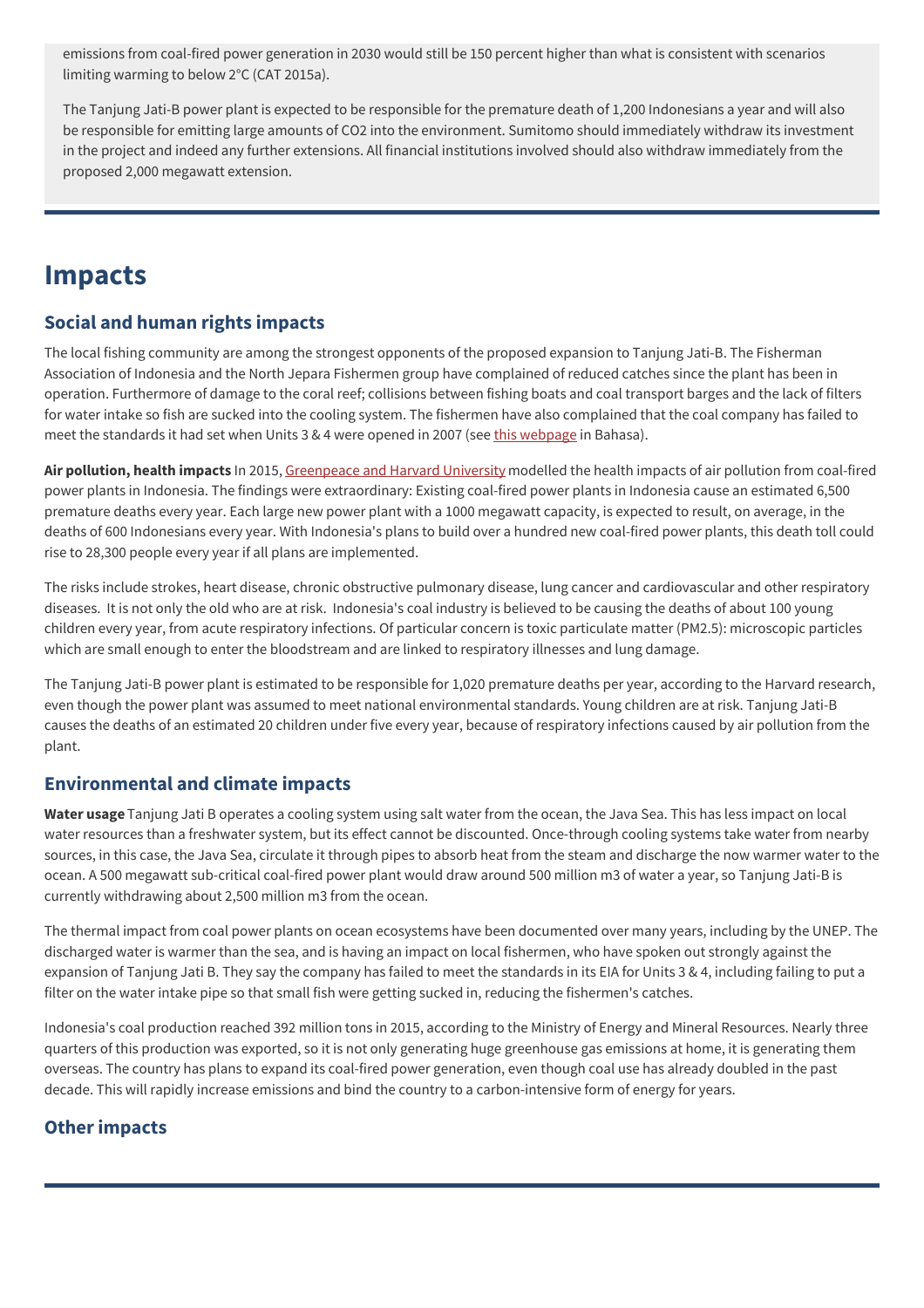# **Governance**

### **Applicable norms and standards**

**Equator [Principles](http://www.equator-principles.com)**

# **Brief history**

Tanjung Jati-B was proposed by Hopewell Holdings and initially bid as an IPP (Independent Power Producer) in June 1994. A Power Purchase Agreement (PPA) followed in September 1994. The EPC contract was signed in September 1995 and site work started on 15 April 1997. The Asian financial crisis combined with allegations about mismanagement of the PPA terms led to Hopewell withdrawing, leaving the project about one-third complete. Sumitomo, through its subsidiary PT Central Java power, renegotiated the development as a leasing scheme and construction resumed in September 2003 with financing from JBIC. The 5-year project suspension led to parts and equipment being stored onsite and at 75 locations worldwide.

Indonesia is aiming to build additional electric power sources generating 35 gigawatt by 2019 in order to meet its increasing power demands. Electricity demand throughout the country is estimated to grow at an average rate of 9% per year until 2019. This project is positioned as one of these power source plans. In December 2013, the government of Jepara Regency renewed its push for the two units to be built.

After signing the power purchase agreement with PLN in December 2015, the project suffered several delays and three French banks withdrew from the project: BNP Paribas in 2015 ; Société Générale and Crédit Agricole in December 2016. The project finally reached financial close on February 24, 2017.

# **Updates**

#### **Construction of units 5 & 6 delayed due to covid-19**

#### Mar 8 2020

The construction of the new power plant units seemed to steadily make progress as in July 2019 it was reported that construction of Unit 5 and Unit 6 was 75% complete.<sup>[\[19\]](https://www.gem.wiki/Tanjung_Jati_B_power_station#cite_note-19)</sup>

However, in March 2020 the project's sponsor[announced](https://industri.kontan.co.id/news/jadwal-operasional-pembangkit-terganggu-wabah-corona-ini-tanggapan-pln?page=all) that it might be delayed as a result of the COVID-19 pandemic.

### **Construction of TJB-2 coal-fired power plant units 5 & 6 expansion project has started**

#### Mar 31 2017

Sumitomo Corporation together with The Kansai Electric Power Co., have achieved the required conditions precedent for the project financing of the Tanjung Jati B coal-fired power plant Units 5&6 Expansion Project in Indonesia and commenced construction work on the Project on March 31, 2017. The project has been developed together with PT United Tractor Tbk, an affiliate company of the largest Indonesian conglomerate Astra Group (source Sumitomo [Corporation](http://www.sumitomocorp.co.jp/english/news/detail/id=29885)).

### **Tanjung Jati-B coal-fired power plant Unit 5 & 6 Expansion Project**

#### Dec 21 2015

Sumitomo Corporation, jointly with the Kansai Electric Power Co., and PT United Tractors, an affiliate company of the Indonesian largest conglomerate Astra Group, have come to an [agreemen](http://www.sumitomocorp.co.jp/english/news/detail/id=29092)t to develop Tanjung Jati B coal-fired power plant Unit 5 & 6 Expansion Project and signed the power purchase agreement with PT. PLN, Persero, an Indonesian state electricity company. The total project cost is expected to be JPY500 billion, mainly funded by project finance.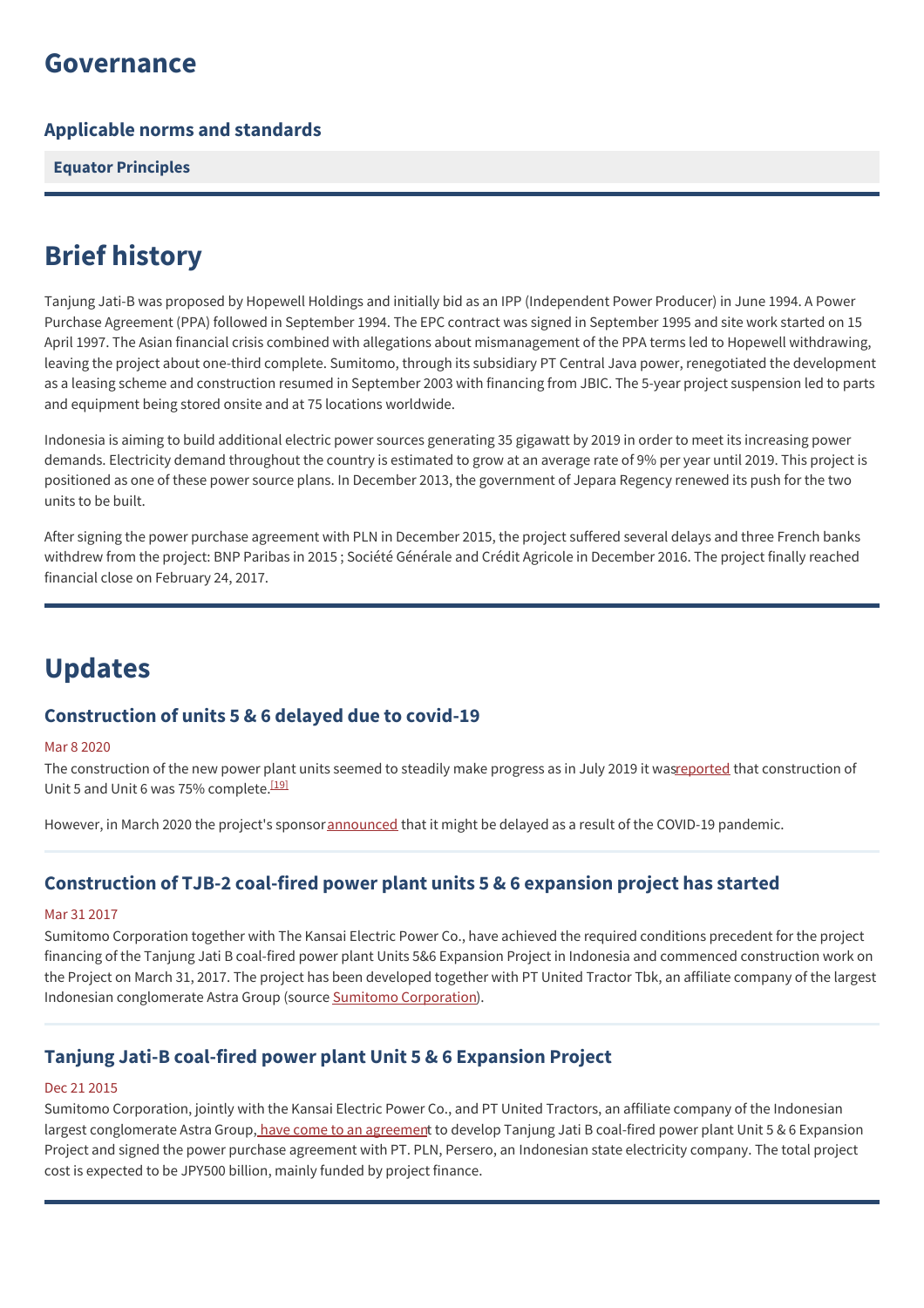# **Financiers**

On February 27, 2017, it was [announced](http://www.jbic.go.jp/en/information/press/press-2016/0227-53954) that JBIC and a consortium of commercial banks reached financial close on TJB2. The full list of financiers, for a total financing amount of around USD 3.355 billion, comprises: JBIC, Bank of Tokyo-Mitsubishi UFJ, Mizuho, Sumitomo Mitsui Banking Corporation, Sumitomo Mitsui Trust, Mitsubishi UFJ Trust and Banking Corporation, Norinchukin Bank and OCBC.

| <b>Banks</b>                                                                                                            |                                                                                                                                               |                  |                              |
|-------------------------------------------------------------------------------------------------------------------------|-----------------------------------------------------------------------------------------------------------------------------------------------|------------------|------------------------------|
| Mitsubishi UFJ Financial Group (MUFG) Japan profile                                                                     |                                                                                                                                               |                  | Details $\blacktriangledown$ |
| Debt - project finance<br>source: link                                                                                  | USD 1 billion<br>Part of a syndicate of commercial banks for a total financing amount of around USD 1.7 billion.                              | 24 February 2017 |                              |
| <b>Mitsubishi UFJ Trust and Banking</b>                                                                                 |                                                                                                                                               |                  | Details $\nabla$             |
| Debt - project finance<br>source: link                                                                                  | USD 1 billion<br>Part of a syndicate of commercial banks for a total financing amount of around USD 1.7 billion.                              | 24 February 2017 |                              |
| Mizuho Japan profile                                                                                                    |                                                                                                                                               |                  | Details $\nabla$             |
| Debt - project finance<br>source: link                                                                                  | USD 1 billion<br>Part of a syndicate of commercial banks for a total financing amount of around USD 1.7 billion.                              | 24 February 2017 |                              |
| Norinchukin Bank Japan profile                                                                                          |                                                                                                                                               |                  | Details $\blacktriangledown$ |
| Debt - project finance<br>source: link                                                                                  | USD 1 billion<br>Part of a syndicate of commercial banks for a total financing amount of around USD 1.7 billion.                              | 24 February 2017 |                              |
| <b>OCBC</b> Singapore profile                                                                                           |                                                                                                                                               |                  | Details $\nabla$             |
| Debt - project finance<br>source: link                                                                                  | USD 1 billion<br>Part of a syndicate of commercial banks for a total financing amount of around USD 1.7 billion.                              | 24 February 2017 |                              |
| <b>Sumitomo Mitsui Banking Corporation (SMBC)</b> Japan profile<br>Details $\nabla$                                     |                                                                                                                                               |                  |                              |
| Debt - project finance<br>adviser on this project.<br>source: link                                                      | USD 1 billion<br>Part of a syndicate of commercial banks for a total financing amount of around USD 1.7 billion. SMBC also acted as financial | 24 February 2017 |                              |
| <b>Sumitomo Mitsui Trust Holdings</b> Japan profile                                                                     |                                                                                                                                               |                  | Details $\nabla$             |
| Debt - project finance<br>source: link                                                                                  | USD 1 billion<br>Part of a syndicate of commercial banks for a total financing amount of around USD 1.7 billion.                              | 24 February 2017 |                              |
| <b>Export credit agencies</b>                                                                                           |                                                                                                                                               |                  |                              |
| <b>Japan Bank for International Cooperation (JBIC)</b><br>Details $\nabla$                                              |                                                                                                                                               |                  |                              |
| Debt - project finance<br>JBIC portion of the project finance loan agreement amounts to USD 1.7 bilion.<br>source: link | USD 1 billion                                                                                                                                 | 24 February 2017 |                              |